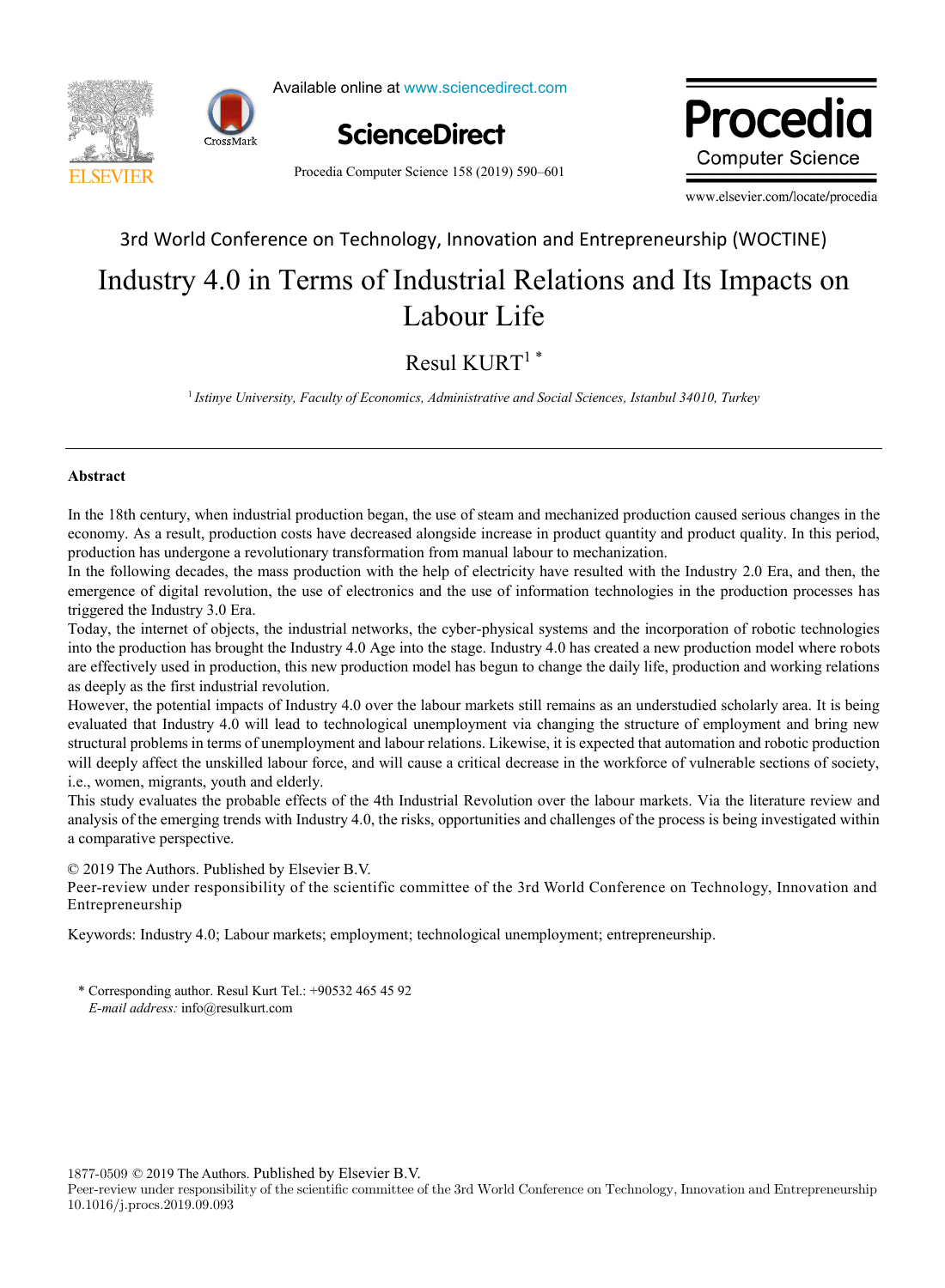#### **1. Introduction**

In the 18th century, the use of steam power in the industry and the initiation of mechanization resulted with the transition from the man power to the power of the machine, and consequently the production costs decreased, and the standardized and qualified products were sold to a wider audience as an inevitable result of mechanization.

Towards the end of the 19th century, the second industrial revolution based on the division of labour started to arise with the help of the use of electrical energy, and with the discovery of the telegraph and telephone, communication technologies began to spread. In the second industrial revolution, unlike the first example, the importance of scientific knowledge has emerged. [1] The adaptation of electricity and information technologies to production was named Industry 2.0 and 3.0, consequently. Finally, with the inclusion of Internet of Things and Cyber-Physical Systems, Industry 4.0 is beginning to affect every aspect of societies in today's world.[2]

The term 'Industry 4.0' was first used in 2011 at the Hannover Fair. In October 2012, Robert Bosch GmbH and Kagermann have created a working group and presented the fourth industrial revolution proposal file to the German Federal Government. On April 8, 2013, the working group presented The Final Report on the Industry 4.0 at the Hannover Fair. [3]

Industry 4.0 generally presents itself with the applications of employment of robots in industry and production, production with three-dimensional printers, development of artificial intelligence and big data studies. These changes, which also known as the Internet of Things, the Internet of Everything or the Industrial Internet, are being characterised with four distinguishing features from the previous industrial revolutions: Cyber-Physical systems (CPS), Big Data and Digital Information Exchange, Smart Robots and Digital Industrialisation. Accordingly, smart factories will automatically adapt production conditions to current conditions and organize production plans according to order demands. Robot technologies are promising to increase the impact of the Fourth Industrial Revolution, Industry 4.0.[4] In this regard, artificial intelligence, which is a key for this transformation, is the ability of a computer or a computercontrolled machine to perform various activities by analysing human thinking methods and techniques. [5]

The difference of the Industry 4.0 revolution, which will bring many changes from production relations to social relations, from cultural structures to political movements, is the fact that it is promising to evolve to a coordinated structure by triggering the developments in technology one after another, and that it is being expected to show its effects in every field of scientific progress.[6] In this context, there will be transformations in the employment and employment models with the emergence of Industry 4.0. Some occupations are being expected to emerge while some others begin to disappear and will decrease considerably.

In this study, while the historical development process and conceptual framework of Industry 4.0 are examined, the effects of Industry 4.0 over the labour relations is being examined by investigating into the views of employees and managers.

The study consists of three parts. In the first and the second section, the historical development process of Industry 4.0 and the conceptual framework and characteristics of Industry 4.0 are discussed consequently. In the third section, the possible effects of Industry 4.0 over the labour life is being evaluated.

#### **2. Historical Development**

In terms of social evolutions, five different societies are mentioned within the history of mankind. These are respectively; the hunting society, the agricultural society, the industrial society, the information society and the supersmart society (Society 5.0) which is emerging with Industry 4.0. [7]

The first development that can be defined as the breaking point in human history; is the transition to the position of the producer by taking care of the land with the settling of the nomadic societies who were engaged hunting and gathering. [8] In order to make their production more productive, societies started to change their lifestyle as to domesticate animals, cultivate crops and establishing several social organisations alongside these. [9]

The First Industrial Revolution was first introduced in 1712 by a steam engine invented by Thomas Newcomen, and the steam engine developed in the 1760s began to show its effects radically by the mechanization of weaving looms in England. The construction of the railways and the contribution of the steam engines facilitated mechanical production. [10] The machines, which has shown a rapid increase in terms of quantity and quantity, have used the steam power dominantly in the first place. As it evolves, the use of coal and later on oil, instead of wood and bio-fuel has enabled the machines to become more widespread. [11]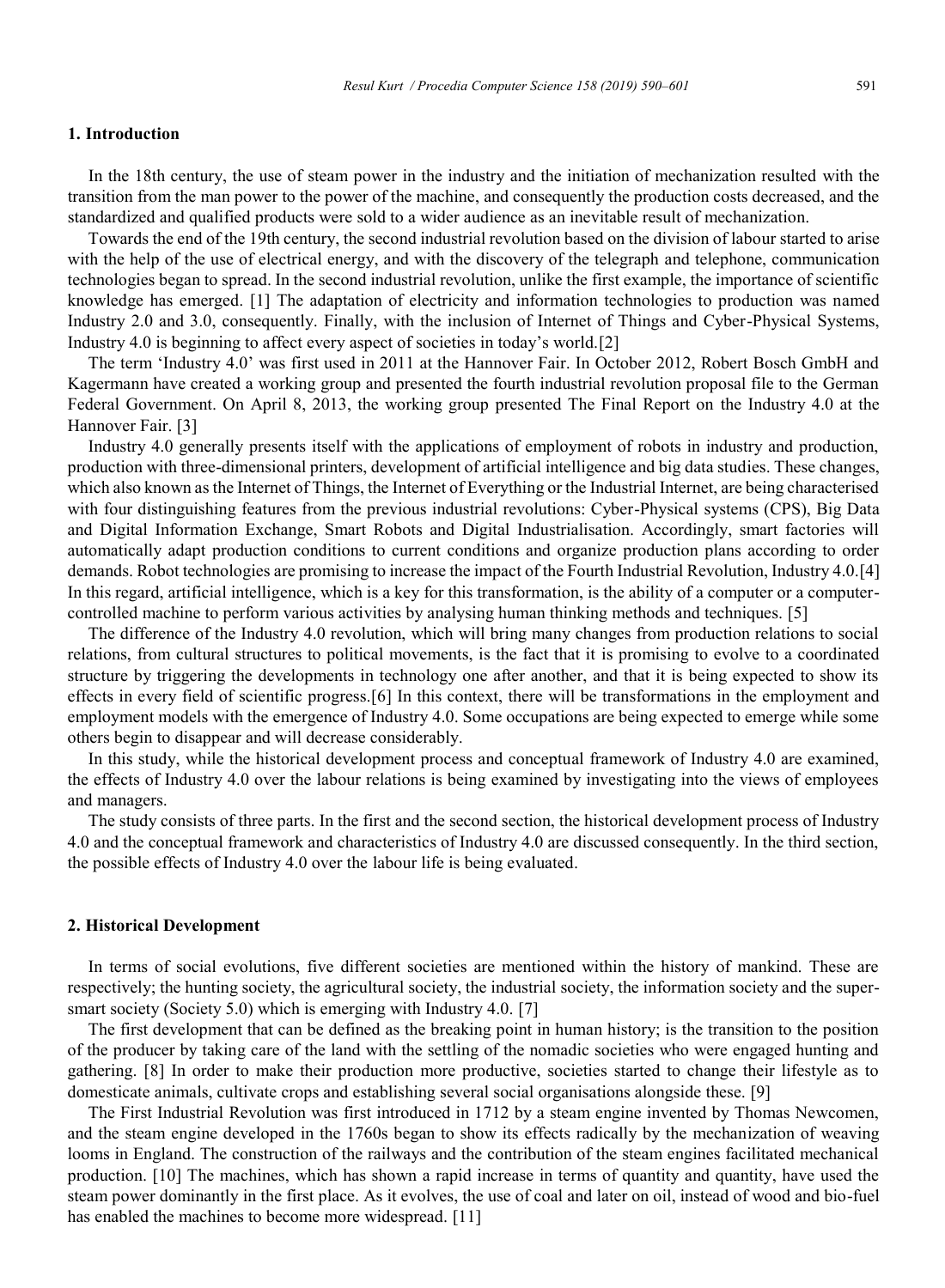The concept of industry is constantly changing due to the methods used in production and management of production process. This change not only affecting production processes or industry, but also the social demographic structures, cultures and economic conditions of countries, and it may even cause the countries' maps to be redrawn. [12]

The Second Industrial Revolution refers to economic, commercial and social changes in the period 1870-1914. The decisive factors of the Second Industrial Revolution are the development of railways due to the technological transformation created by steel production, facilitated transportation, communication and distribution methods; acceleration of trade with new transportation opportunities; the contribution of oil and its derivatives in the economy; electrical, oil-based internal combustion engines and the development of the automotive industry. In this process, the stock markets are being formed with the opportunities provided by transatlantic telegraph and radio connections. This change also triggered new developments in the labour life, the increase in the rate of white-collar employees in employment resulted with the acceptance of trade unions, which has changed the industrial relations dramatically. Alongside these revolutionary transformations, radio, gramophone, photography, cinema and new forms of consumption, concepts and arts have emerged. [13]

At the beginning of the twentieth century, when Henry Ford began to produce the car serially, many of the oldest production-intensive traditions were terminated. The price of a car went dramatically down and the number of people who acquired it increased exponentially. In 1914, a record is being broken by assembling the T model's chassis at the factory in the US within 93 minutes from the beginning of the production to the other end. [14] The central element of the Fordist economic structure is the mass production that is articulated with mass consumption (connected with the welfare state conception) based on the principles of "8-hour work day, \$ 5 wage and flowing production line". [15]

As a result of the first phase of the industrial revolution, the transportation, which has developed with railways and thus the rapid growth and acceleration in trade, led to the demand of the railways to the production of durable steel, and this has plated a role of driving force for the new stage of the industrial revolution. The decisive factors of the Second Industrial Revolution were the importance of petroleum and similar raw materials in the economy, the introduction of electricity, the operation of oil-fired internal combustion engines and the development of the automotive sector. Moreover, stock exchange are further developed and new opportunities created by the development of telegraph and radio connections. [16]

Towards the end of the 1900s, the development of electricity, electronics and computer systems was called the informatics revolution and opened the doors of the Third Industrial Revolution. [17] Programmable machines which are being developed in 1968 with the more active use of scientific knowledge, has eventually led to the beginning of the third industrial revolution. With the beginning of this period, the Fordist production method has left its place to Post-Fordism. [18]

Water and steam power of the First Industrial Revolution has left it place to oil and electricity in the Second Industrial Revolution and to the solar energy and wind power, which are renewable, in the Third Industrial Revolution.

The basis for the development and prosperity throughout these stages is capital accumulation; the allocation of capital through inclusive institutions. From this perspective, Industry 4.0 will be affecting societies by three innovation areas. These innovations are strengthening innovations, sustainable innovations and efficiency innovations. Strengthening innovations are the accumulated effects of a series of innovations that are complementary and that can be collectively organised. First of all, the strengthening innovations that are being applied in the product and production methods have tremendous effects. The term sustainable innovations refers to the innovations which are enabling today's products as to consolidate the place of the innovations of the past. Sustainable innovations are based on product differentiation; differentiation is one of the important competition tools of the industrial economy period. [19] Efficiency innovations on the other hand refers to the productions which are taking serious impacts in every stage of production of goods and services. As the large and well-established innovations reduce the cost of product development, production methods, activate processes, storage and distribution, they trigger the release of a significant amount of resources in the final analysis even if the labour is the main factor in the initial step. [20]

In the 21st century, with the combination of communication, computer and internet technologies, Industry 4.0, also known as the 4th Industrial Revolution, took its place in the society. In this period, the need for arm and muscle power, which are the traditional labour factors, almost disappeared and the machines started to manage both themselves and the production processes on their own. [21]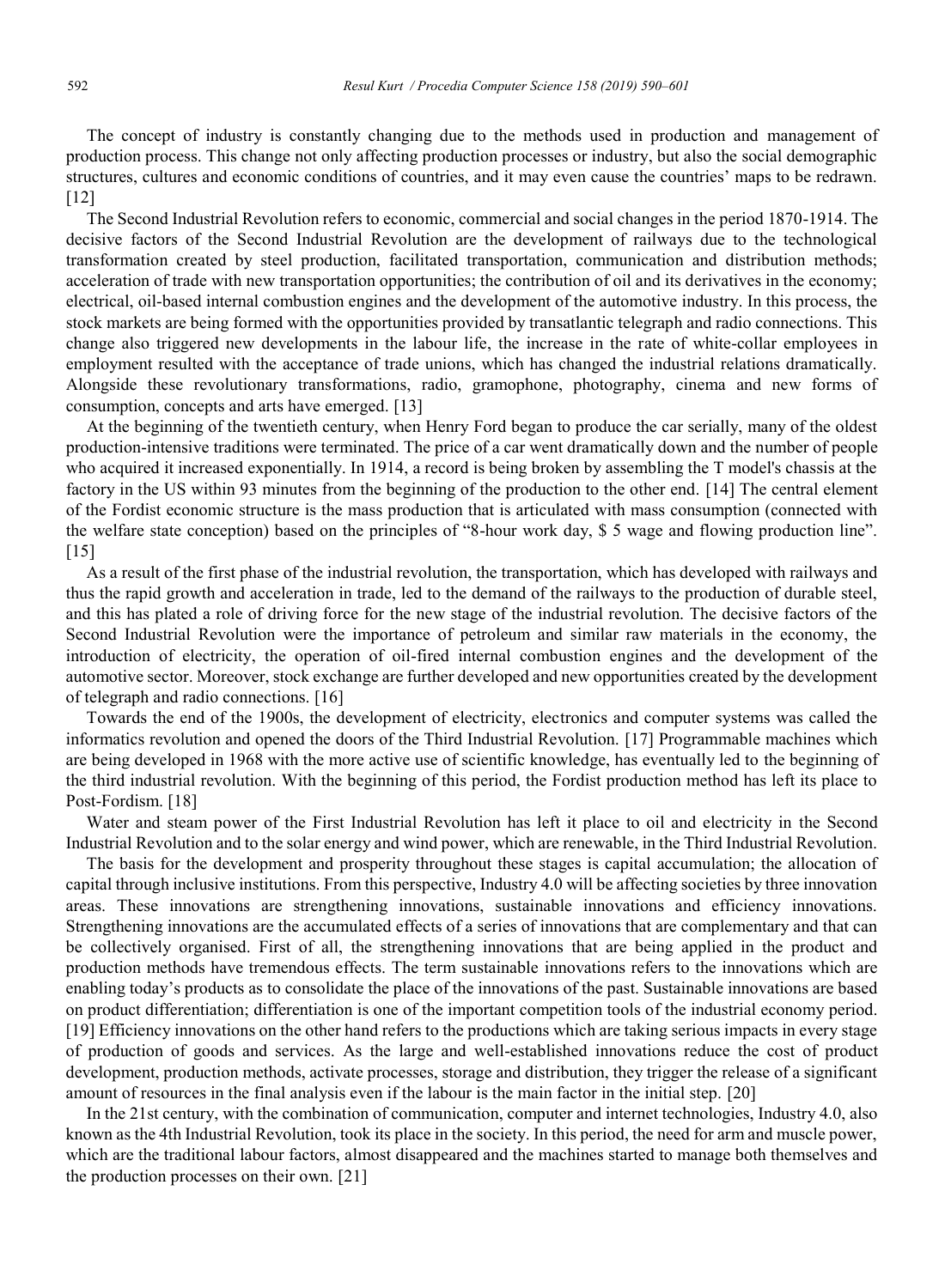#### **3. Conceptual framework and properties of industry 4.0**

#### *3.1. Conceptual framework*

The Fourth Industrial Revolution began with this century and is rising over the promises of digital revolution. It is being characterised with faster, cheaper and more common mobile internet, cheaper, smaller and more powerful sensors, the artificial intelligence leading learning machines. [22]

Beyond speed and breadth, the fourth Industrial Revolution is unique because of the increasing harmonization and integration of many different disciplines and innovations. [23]

In this stage, the new technologies and developments integrated into our lives, i.e., 3D printers, qualified robots with artificial intelligence, biotechnology, Internet of things, unshielded screens, artificial fields, driverless vehicles, digital integration and data-driven services with basic data, Hyperloop, Cyber-Physical Systems, Virtual reality. All of these are affecting our daily lives critically. We will see the technological developments that we can discuss under Industry 4.0 in the near future. The technology that comes with the Industry 4.0 is also very important in terms of a breakthrough in production. Today, it is seen that the basic condition of development is to follow the innovations of Industry 4.0 and to produce and adopt to this technology. [24]

From enterprises managed with a single brain or brain teams until the revolution of Industry 4.0; we are transforming into enterprises which are being managed by all employees, partners, dealers and especially customers of the enterprise. In Industry 4.0, we will produce together with the personalized producers and we will consume together. [25]

Industry 4.0 is a collective whole of the concepts of technologies and value chain organizations. It is based on the concept of cyber-physical systems, internet of things and the internet of services. This structure makes a great contribution to the formation of intelligent factories vision. Industry 4.0 generally consists of the following 3 structures:

- Internet of Things,
- Internet of Services,
- Cyber-Physical Systems. [26]

All these developments led to the beginning of the 4th Industrial Revolution, with the effect of factors such as cyber-physical systems and the communication of objects (Internet of Things) as well as the possibility of innovations that were not possible before. [27]

The Fourth Industrial Revolution is not just about intelligent and connected machines and systems, its scope is much broader. From gene sequencing to nanotechnologies, from artificial intelligence to the internet of objects, from renewable energies to quantum computing, a series of simultaneous waves of progress are taking place. What differentiates the Fourth Industrial revolution from the earlier revolutions is the intermingling of these technologies and the interaction in physical, digital and biological fields. [28]

With Industry 4.0, there will be a new production model where automation systems, data exchanges, 3-D printers and robots are used effectively within an environment of smart factories.

Industry 4.0 is in many ways different from its predecessors and is about to open the door to a whole new era. The progressive promises of the Industry 4.0, will enable both new technologies to trigger each other, and will lead to immediate developments in industry and other areas of science and technology. Thus, its effects will not be just linear but vertical as well. In the 21st century where individuality is becoming more and more important, industrial production will also be made tailor-made. Therefore, the production and even economics as a whole will face new questions and new problems. [29]

Industry 4.0 is a process that brings with it challenges and opportunities. New products and services that are increasing the efficiency of personal life, reduced transport and communication costs, easier logistics and global supply chains are some of these opportunities. [30]

From this point of view, while Industry 4.0 forces labour markets and production methods to transform, it would be impossible for classical production methods and industrial relations to oppose this transformation. Together with Industry 4.0, it is expected that changes and transformations in the production methods of goods and services will trigger changes in the industrial relations first and in the socio-economic and cultural structures eventually.

It is expected that efficiency of production systems will be ensured by saving resources. In addition, it is expected that this savings will be sustainable and the productivity will increase while costs are decreasing. Production systems are transforming into a more complex structure every day. Thus, with the transition to automation/control systems, a decrease in the number of active human personnel and an increase in the level of education of the personnel using the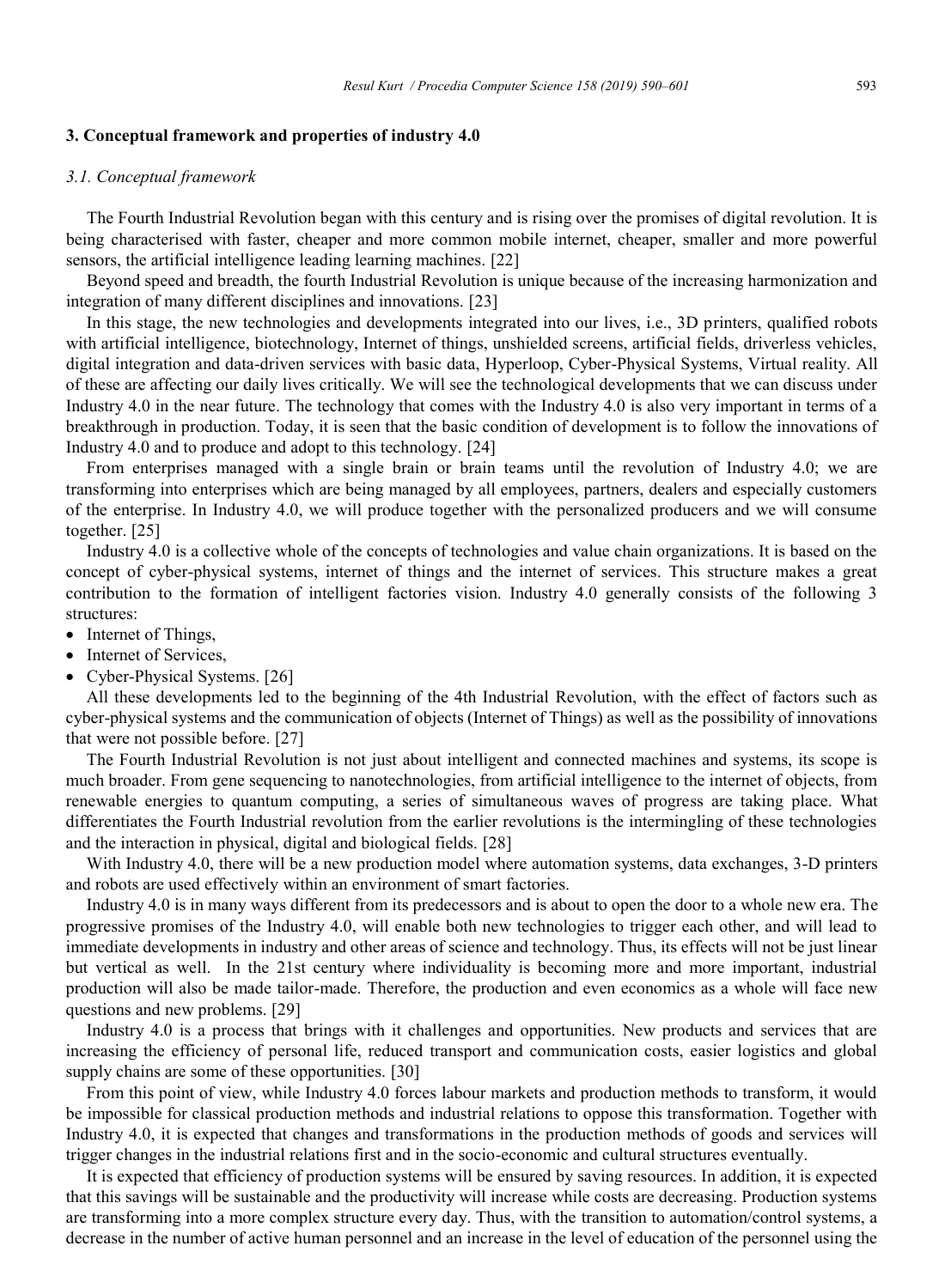production equipment are expected to outcome. It is planned to make data processing easier with supercomputers and smart systems, and even to develop computers which have the processing power of the human brain in a decade or so. In the process of value creation, the use of three-dimensional printer systems in the production process has shortened the production processes. With the increase in the value chain, customer satisfaction will be provided at maximum level and industrial internet will allow new business models to emerge. [31]

Today in Turkey, if these targets are not reached any delays will increase the social costs. In Turkey, within the scope of the Industry 4.0, the priority is to create new technological infrastructures and expert staff who can work with these infrastructures. In order to be able to compete in global markets, it is vital to absorb the benefits of this new industrial era. Because non-innovative organizations will be deleted from the market in the short term as the Industry 4.0 emerges. Gaining momentum in the realization of the Industry 4.0 revolution depends on organizations completing their digital transformations. It is impossible for enterprises that have not taken this transformation within both the infrastructure and organizational culture contexts to catch the new age.

2016 dated "Digital Revolution in Turkey, the CEO's Perspective Report" is being written as a result of face-toface interviews executed with 58 senior executives of Turkish companies. The research has been carried out with companies operating in important sectors such as Banking, Holding, Retail, FMCG and Telecommunications. According to these senior executives in Turkey, the understanding capacity rate among the employees regarding the digital strategy of the company is 66% and the C-level managers who are giving direction to the application also rose to 38%. When the digital competence level of their companies is being asked to the senior executives; 7% have said that they have a digital structure with an elementary level, 59% have said they have a digital structure with an intermediate level and only 34% have confirmed that they have an advanced digital structure. In addition, one of the most critical questions of the research is how much companies invest in digital development. The average rate for this question's answers is 27%, which is promising. [32]

#### *3.2. Properties of industry 4.0*

Industry 4.0 is the revolution in which jobs requiring unskilled labour is being executed by the robots and valueadded skilled labour is specialising for creating more productivity. [33]In this respect, Industry 4.0 deeply influences both the qualifications of the work, the identity of the worker and the worker-employer relations.

The Fourth Industrial Revolution, or the so-called Industry 4.0, was first used at the Hannover Fair held in Germany in 2011, and was announced to the world in 2013 by the German National Academy of Science and Engineering (Acatech) in the 'Industry 4.0 Manifesto'. Industry 4.0 focuses on end-to-end digitization of all physical assets and integration into horizontal and vertical value chains with digital ecosystems. In other words, ICT, which aims to bring information technologies and operational technologies together, is a situation that affects and intensifies the production processes. [34]

Digital transformation affects every part of society in different ways. This digital transformation is interpreted and named differently according to the needs and priorities of each country. As a two remarkable example, it is being named as the Internet of Things, mostly in the United States, however as Society 5.0 in Japan and as Industry 4.0 in Germany and Turkey. [35]

Although digital transformation primarily manifests itself as mechanization in production, it also affects social life, human systems and demographic structure. In addition, getting the connection and getting the highest efficiency in the production systems where the human-machine interaction is carried out intensively, necessarily will bring social changes. [36]

Many global companies are researching and developing on the application possibilities of the Internet of Objects in order to ensure global competitive advantage. When completing the development of the Internet of Things, not only objects but also people's participation in this large network will be of greater benefit. Therefore, the concept of Internet of Things is expected to evolve as the Internet of All Things in the future. [37]

When we think that technological and innovative products that we could not have imagined years ago are now in each and every moment of our daily lives, we can better understand what innovations Industry 4.0 could bring in the forthcoming years.

Another very important reason for the emergence and implementation of Industry 4.0 is the change in consumer demands. In today's world, consumers have begun to feel the need to reach new products quickly because of the globalized world and the amount and variety of products produced have increased. In addition, the need to meet individualized customer demands is considered to be one of the factors triggering the last industrial revolution. [38]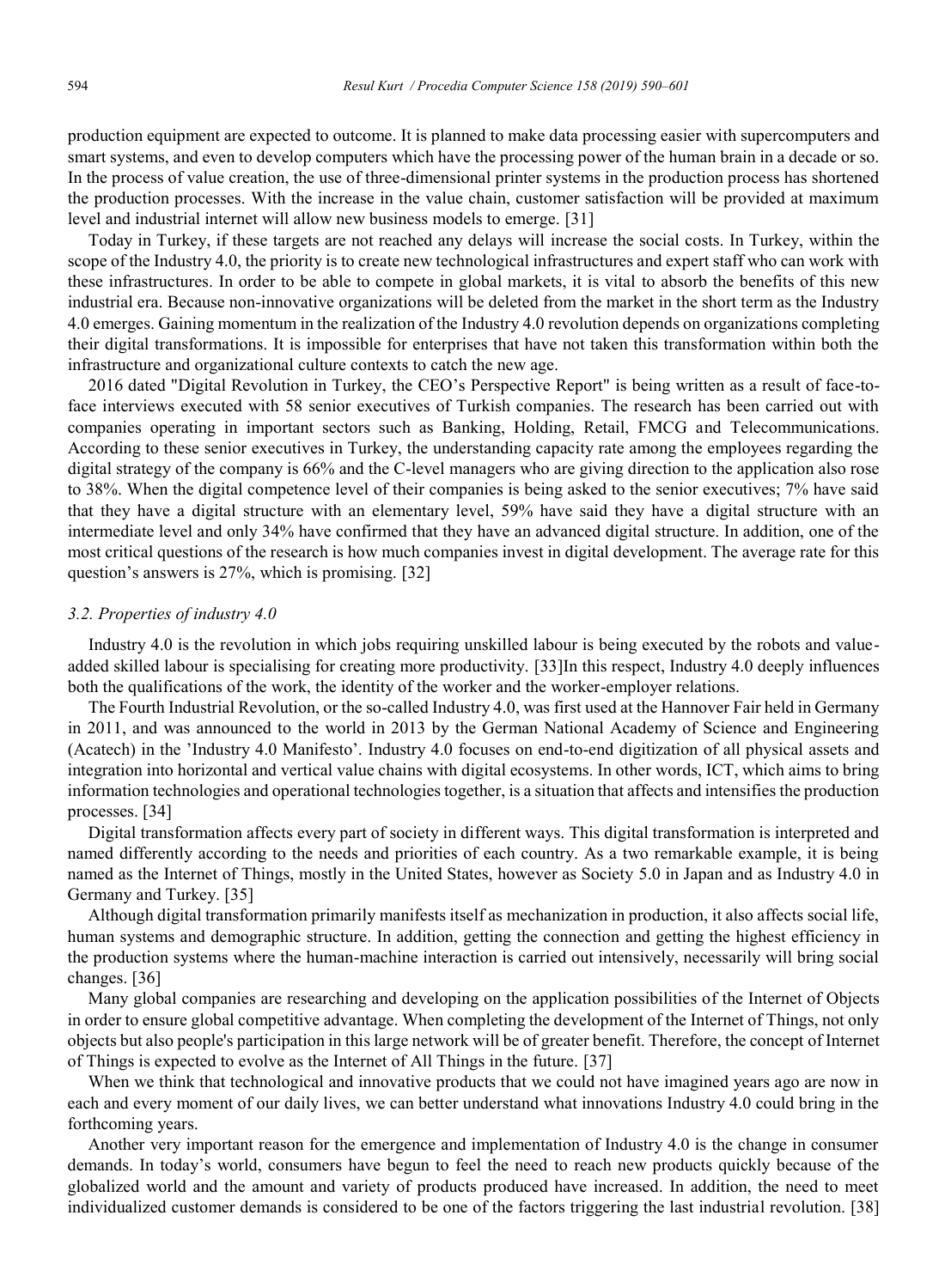Moreover, personalized manufacturers are also needed in order to produce customized products prepared according to the demands of customers in Industry 4.0.

With Industry 4.0, it is possible to produce more and better-quality products at lower costs, and to bring them to the customers more quickly with new transportation technologies such as drone and unmanned vehicles from the enterprises based on robotics and automation.

# *4. Industry and industrial relationships: the reflections of technological developments over the employment and the labour force*

Industry 4.0 is a transformation based on cost minimization and productivity increase in the production line. The fact that conventional milling is replaced by intelligent factories makes the perception that the structural characteristics of the labour market is set to change. [39]

Industry 4.0 is creating the factories of the future where the production lines are to be connected with each other via sensor systems, instant data exchange takes place and thus software and algorithms in an entire system can be converted into instant reports. The business world has to adapt quickly to the new way of producing and doing business. It is no longer possible for businesses to remain outside the electronic information networks linking institutions and organizations. Intelligent factories, dark factories and internet of things will be operated with the remote management approach where human is involved at least over the internet and in which high efficiency will be provided. [40 This directly affects the critical position of the labour force, which is the power of production in today's production model, and transforms the labour relations way far from the classical industrial relations formula.

We can designate the four most important elements that distinguish Industry 4.0 from other industrial revolutions as Sensors, Data, Information and Operations. By combining these four, unskilled labour forces are eliminated. [41] With the acquisition of robots and machines which will replace the unqualified workforce, character and qualifications of labour force as well as the number of the workers in a given industry set to change dramatically.

The mechanization of production processes will inevitably draw the working class from the labour market, and consequently an increase in the army of the unemployed. [42] In fact, the possibilities produced by Industry 4.0 is realising Marx's foresight.

When it is called robot, humanoid structures, artificial intelligence, machines that act with the algorithm and the robot arms in factories are coming into the mind.

As can be seen in the second and third industrial revolutions, it is a necessity for the exchange and transformation of skills in every industrial revolution. Today, we are facing a similar situation in Industry 4.0. [43]

The fourth industrial revolution is based on a background based on information and communication technology. Training the young population on these foundations and providing the necessary qualified workforce [44] beginning from primary education, vocational high schools and universities, and giving education on coding, software, robotic technology will ensure the evolution of the workplace.

In this sense, with the new industrial revolution, some professions will come to an end, and new and high professions that require high knowledge and technology will emerge. On the one hand, while unemployment is expected to increase, on the other hand, employment will be increased in the new jobs and occupations that will arise. In this new era, the first countries that can be able to develop and use technology are expected to decrease rather than the increase in unemployment, whereas on the other hand, it is estimated that the countries that cannot be able to adopt themselves to the technology and who are latecomers in this field may experience unemployment problems. [45]

Since the first industrial revolution, the need for more qualified labour force has always been raised in different periods. In the fourth industrial revolution, it is inevitable that some professions end and some professions change. The professions that will shine the star can be enlisted as technical professions, professionals in the field of information technologies, internal audit expertise, digital human resources expertise, digital marketing expertise, interface design, data analyst, big data management etc. [46] When we look at the historical process, it is seen that every innovation and change leads to the emergence of new professions while causing some professions to be lost or lost. For example, the professions such as Copperworking, Tinnedness, Blacksmith, Saddle-producing, Stone Carving, Wooden Spooning, Straw Grinding, Basket Weaving, Willow-producing, Pottery and Gramophone Repair stand out as lost professions. Similarly, within a period of time less than two decades, we will witness that the most popular professions of today such as SEO specialist, Edge Computing Expert, 3-D Printer Engineering, Data Security Engineer, Machine Learning Engineer, IT/IoT Solution Architecture, Cloud Computing Specialist, Wearable Technology Design and Data Security Expert-ship will be absent or unknown.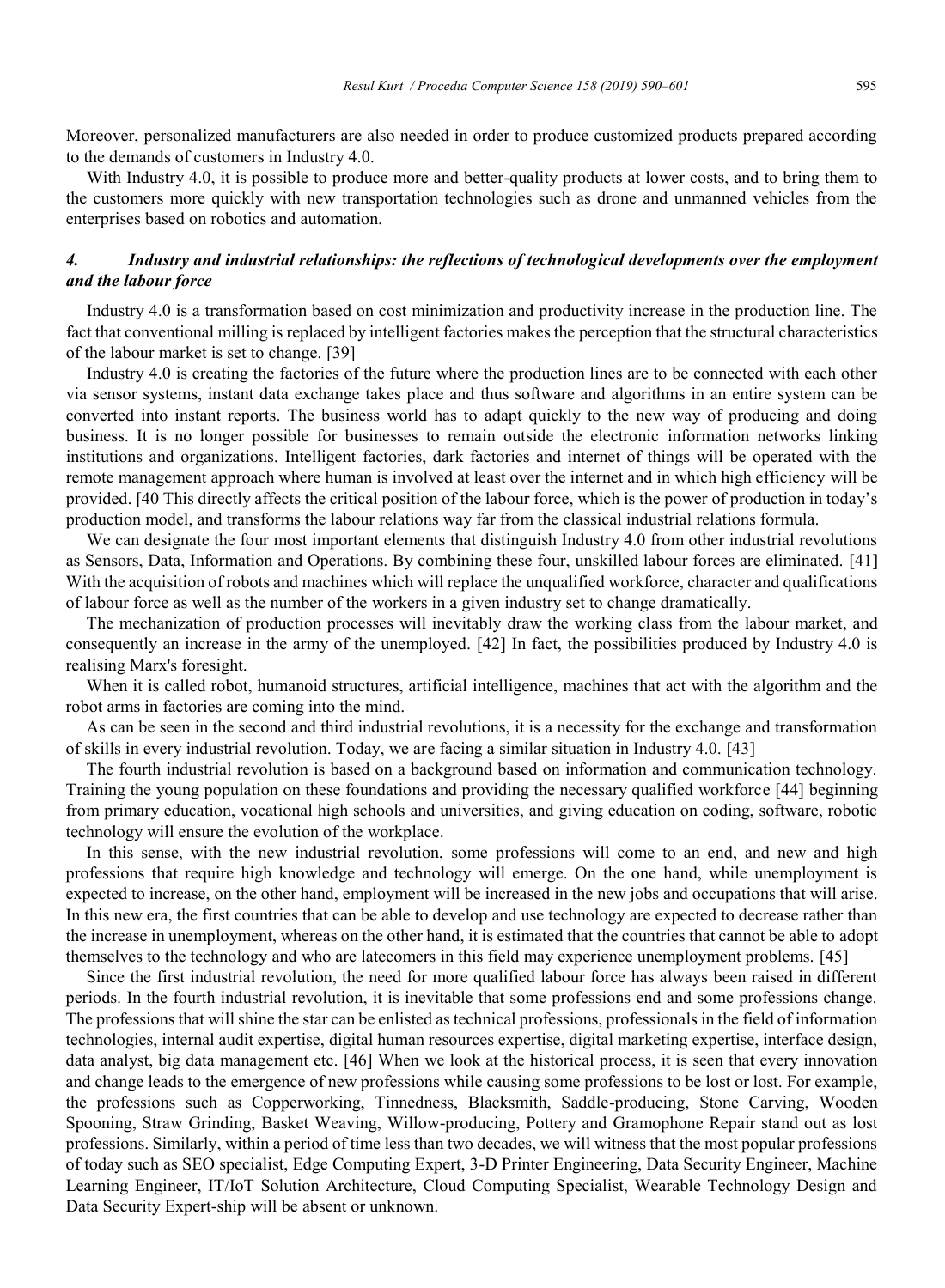It is expected that in many areas change the characteristics of the workforce, the disappearance of many professions, the emergence of new professions, in other words, evolution of the workplace. What is important at this point is to achieve compliance with the process and to identify opportunities and threats correctly. Although the concerns are not different from the 18th century, there will of course be different in terms of what will be experience. The Fourth Industrial Revolution has many opportunities and threats. The idea that the revolution will only affect the production process remains simple. As in the other three revolutions, the transformation in the production stage in the Industry 4.0 process will seriously affect the labour relations and hence the social, economic and legal structure. [47] In the fourth industrial revolution, new professions, new job descriptions, new sectors, new initiatives and new business opportunities will emerge. [48]

One of the most important concerns about employment is the concern that in the future robots can replace the human workers and that unemployment may increase. However, rather than saying the producing robots will result with unemployment, the labour force needs to align itself as to fit the need of the new era and to canalize its potential into areas such as robotics and automation on the one hand and into areas as social sciences, anthropology, services sector, natural life expert-ship, organic products, education, agriculture, livestock business and technology business. New professions, new products, new processes, new production methods and new technologies are to be produced by the humans. The transformation of a production process into a digitalization process does not mean that all employment will be adversely affected. On the contrary, people should respond to this process with more than one transformation strategy and with innovative changes. As Turkey is in a threat zone in terms of the high possibility of faster-than-expected unemployment rise, evaluating the threats and opportunities of the new era consists a more imminent responsibility for emerging countries such as Turkey. [49]

As far as technological trends are concerned, companies can be expected to turn to the joint work of human and machine, simplified applications and light robots in the future. Two-arm robots, mobile solutions and the integration of robots into existing environments can be added to this. There will be an increasing focus on modular robots and marketable robotic systems at extremely attractive prices. Demand among customers for industrial robots is also due to various factors. This includes addressing new materials, energy efficiency, more advanced automation concepts, and linking the real-world factory and the virtual world according to the definition of Industry 4.0 and the Industrial Internet of Business. [50]

With the widespread use of robots in many sectors, especially in production and industry, the effects of this over the labour force is being defined as 'technological unemployment' in the literature.

The factories, which are using robots most commonly, should prepare themselves more efficiently. Because as a requirement of the industry 4.0, the robots in the factories are becoming active members of employees and working teams, rather than upholding the sole purpose of helping people. For this, it is very important to ensure that people and robots work together in the most proactive manner. [51]

For the future professions, the institutions and organizations related to employment, especially public agencies such as the Turkish Labour and Employment Agency, have been working on developing vocational technical skills by raising their awareness levels. The workforce of the future will consist of the Generation-Z, and the work habits and performances of this generation are not well researched yet. Therefore, it is not known to the extent of the negative scenarios proposed in real economic and social life. The important point is that, Turkey's having a significant potential for the future of this country with its young population and is doing its utmost potential for use in the most efficient manner. With the new regulations to be made in the curriculum and applying success criteria in the field of middle and higher education, it may not be difficult for the young population to reach the desired level in Turkey. [52]

One of the consequences of globalization is that international capital is directed towards countries where labour is cheap, and that the labour force in the origin country faces unemployment. It is being complaint on that, the industrial investments facing towards the underdeveloped and developing countries from the developed countries is resulting with unemployment in the origin countries. Countries facing with unemployment rates which are reaching two-digit numbers, in particular the EU-member countries, are seeking new recipe for the solution of this new problem. In this sense, the multinational corporations are requiring democracy and transparency. [53]

Due to the low labour costs in labour-intensive sectors, the investments directed to the underdeveloped countries will be brought back to the developed countries together with Industry 4.0. Nevertheless, underdeveloped countries will enter a new era of unemployment and unemployment will be higher in unskilled labour.

According to the evaluations of Frey and Osborne from Oxford University; soon, 47% of the current jobs in the United States are in danger of being replaced by computer technologies. A similar study conducted for Germany indicates that as a result of the digital revolution, 59% of the jobs are at risk. This ratio is 57% for the Organisation for Economic Cooperation and Development (OECD) member-countries. Deeper analysis suggests that the likelihood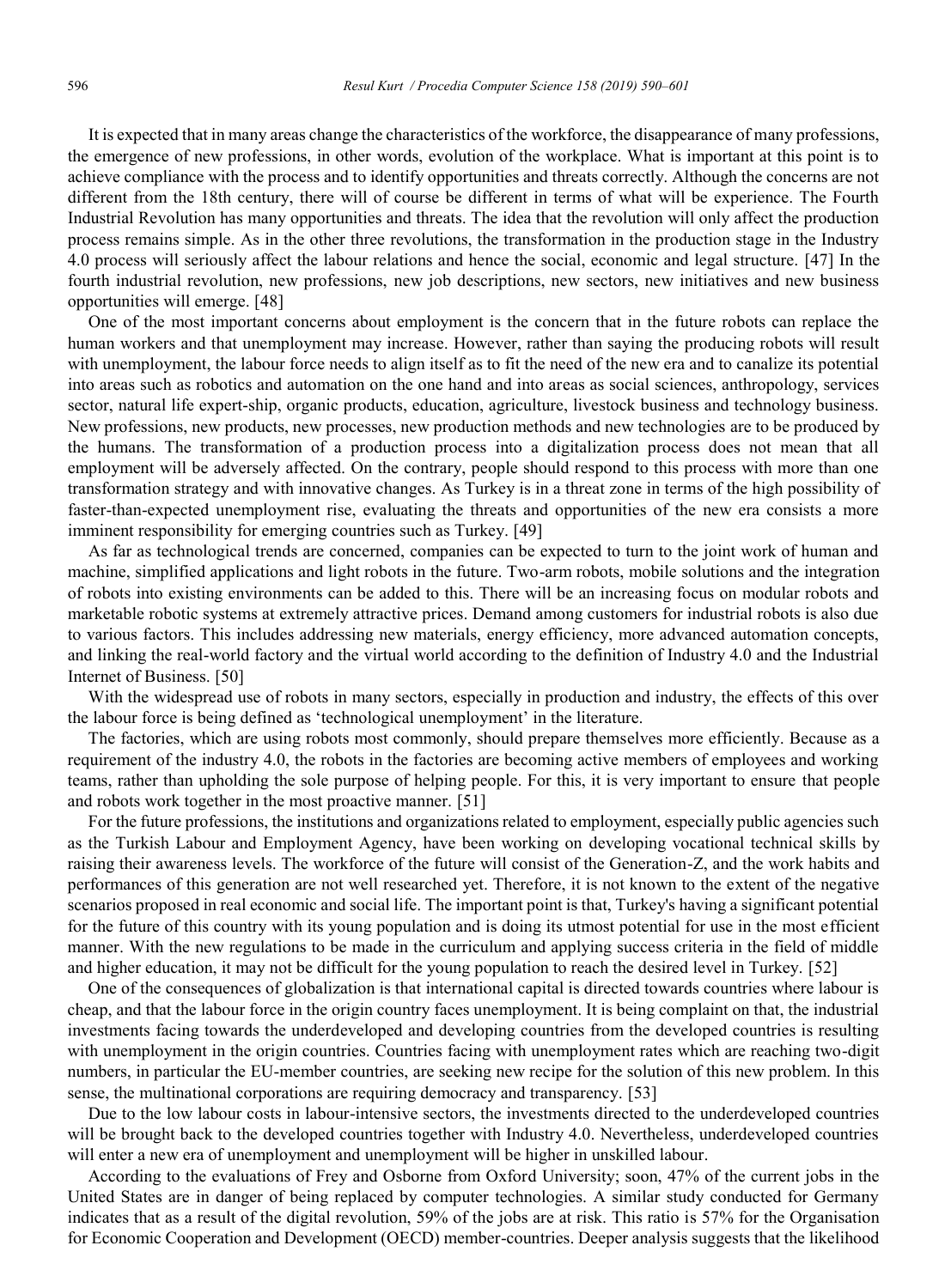of replacing work done by computer technologies varies considerably between different working groups. [54] Another study examining the labour market concluded that more than 50% of current jobs in Sweden can be replaced by computers and robots over the next 20 years. It is clear that this process of change will not affect the labour market equally. At this point, it is foreseen that the labour market will be divided into segments such as low skilled/low wage earners and high skilled/high wage earners. [55]

It is seen that two-thirds of people in the US believe that most of the work that people do is done by robots, but 80% of these people have a foresight that their work will not be affected by this process. [56] It is stated that the first impact of Industry 4.0 in the labour markets is primarily technological unemployment, as in other industrial revolutions. [57]

Industry 4.0, however, will leave skilled professionals unemployed primarily and professions which have the change to work on their own account with unskilled labour. [58] Sooner or later, the work of many different professions, such as jurists, financial analysts, doctors, journalists, accountants, insurers, and librarians, will be partially or fully automated before most people envisioned. [59]

It can be foreseen that Industry 4.0 will be in a tendency to increase the supply of skilled labour in the areas of software, coding and robot veterinary in the labour market. The fact that qualification could be realized in a short term in the Fordist production model has resulted little impact over the characteristics of labour markets. In the process of Industry 4.0, the acquisition of skills by the vocational and technical education of labour force is an unpredictable compensation policy in the short term. In this case, short-term unemployment in the labour market could concentrate more on unskilled labour workers and the skilled workforce will not be able to respond to the increase in supply during this short-term. This would result with a labour market on the one hand increasing wages of a small amount of skilled labour, on the other hand decreasing trend in the wages of the unskilled labour force. [60]

According to the 2015 Global Gender Gap Report of the World Economic Forum (10th Edition), occupations in which both men and women work intensively are at risk from automation. Unemployment will be higher as a result of automation in sectors dominated by men such as manufacturing, construction and installation. However, the increasing capabilities of artificial intelligence and the ability to digitize the tasks in the service sector are the result of the automation and this would also supress the labour demand in the occupations such as call centres and retail sector in which women are traditionally occupying a larger ground. [61] In other words, because of the automation of many jobs it is being expected that the female labour force will face the most job loss. It is suggested that creating new jobs instead of lost jobs will not be as much proportional as the works created in previous revolutions. [62]

It is understood that the blue-collar workers of the past industrial revolutions are no longer needed and white-collar workers will only be employed on the areas that cannot be filled by automation and robotics. Yet, grey-collar skilled labour force and gold-collar workers have the opportunity to work in-line with their capacity to benefit from their knowledge, skills and experience. [63]

New technologies show their presence in the production structure in the first stage. But the transformation in the manufacturing industry can affect the direction of supply and demand in labour markets and consumer behaviour in the second stage. Efficiency of companies to save workforce, provide stock management, ensure effective process management, apply quality management, and to control the processes of sales and after-sales services are offering a wide range of opportunities in terms of efficiency. [64]

The displacement of the workforce by machines may cause a reduction in employment rates, as well as minimizing the failure rates in production. Critical factor for humans to participate in production is the ability factor. This can deepen the low skill/low wage, high skill/high wage gap. [65]

According to the World Economic Forum's 'The Future of Jobs' report, 65% of primary school students' future professions will be in the in yet-unknown professions and these professions will require a high level of creativity, problem-solving, logical and mathematical reasoning, and visual ability. [66]

Additionally, it is being predicted in the same report that [67] data analysts will be more demanded in all sectors in the future. Computer programmers, software developers and information security analysts will be ranked second in the field of computer and mathematics. Architecture and engineering, specialized sales-people, senior executives, product designers, human resources and organizational development experts and state relations experts are also added as the second. Almost every sector, every business area will be digitalized as mentioned here, and each will become a separate line of business. [68]

Increased demand for expert technical skills may increase gender inequalities and the divergence between male roles and female roles, as the weight of men in computer science, mathematics and engineering professions persists. However, demand for roles based on human characteristics and abilities, such as empathy and sensitivity, can grow,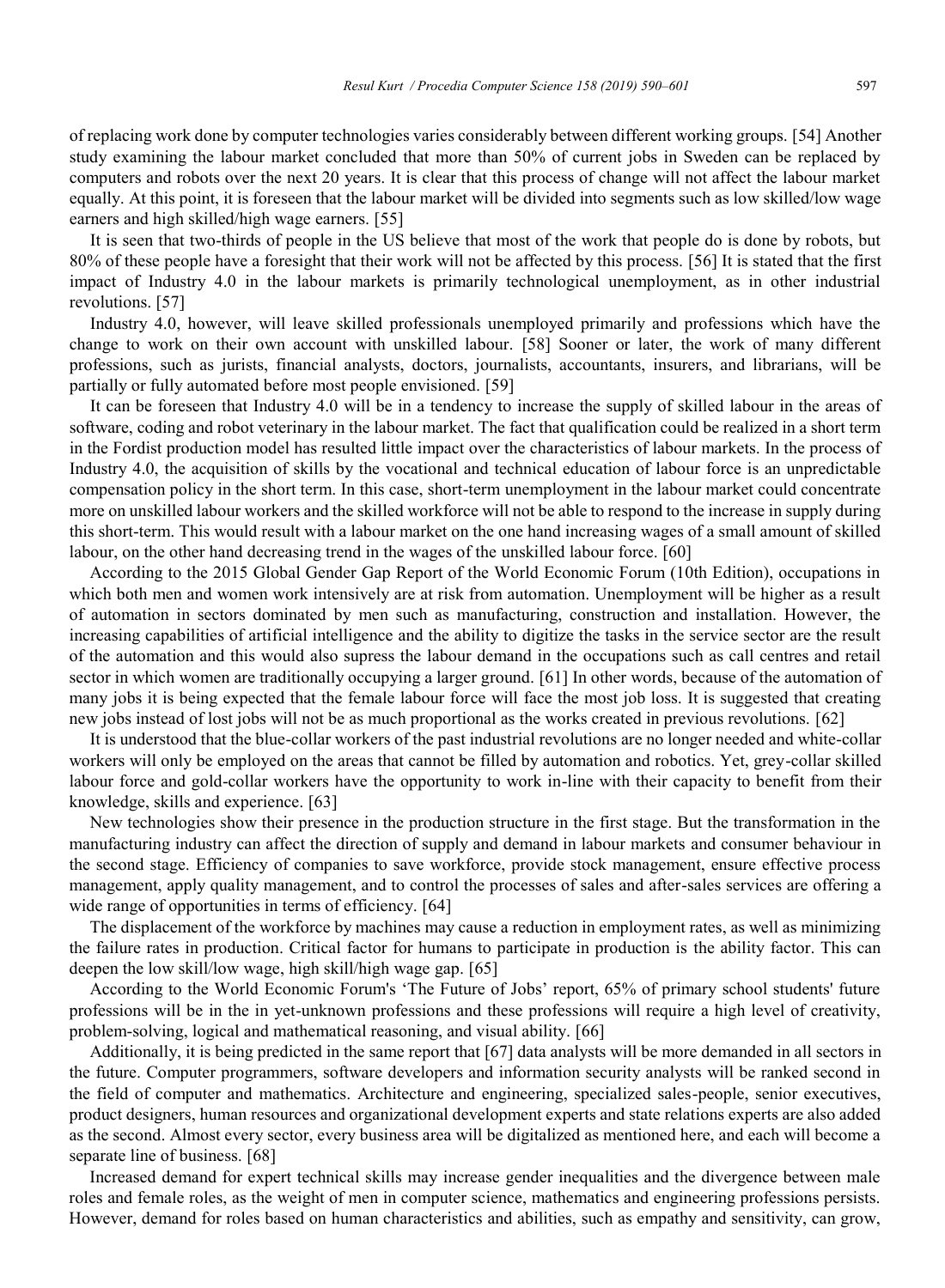which machines cannot fill. Females, overwhelmingly occupy the occupations such as psychologists, therapists, coaches, activity planners, physiotherapists, nurses and other health care professions. [69]

Industry 4.0 and its infrastructure will transform developed economies and the global economy will be fully affected. For example, automation works will return to the EU and the US. By 2020, 30 billion intelligent objects will be used around the globe and 47 percent of today's businesses will be able to automate. In today' world, some production costs are less than in China and India in Northern Europe and North America. In 2020, 30% of US imports from China are planned to be produced in the US. World giants (GE, Otis, HP, Apple, Caterpillar, Ford, etc.). In other words, this would be the beginning of a shift from the Far East to the US and Northern Europe. [70]

Industrial production 4.0 first brought the robotic technology and employment problems to mind in Turkey. In fact, the days in which people work with more information, decision and direction, management and continuous application development rather than the crude muscle force do not seem so far.

People working in production in the fourth industrial revolution will not lose their jobs to a large extent, but their job descriptions and professions will change. Today, blue collar employees will be transformed into knowledge workers simultaneously with various trainings in industry 4.0. The next generation will be eligible for the new period starting with primary school, with Industry 4.0 and technology training. Industry 4.0 will cause changes in many areas such as industry, technology, community welfare, technical infrastructure, education, production and consumption. [71]

According to the 2017 Labour Market Survey report conducted by Turkish Labour and Employment Agency (İŞKUR) for the Information and Communication sector, it has been determined that 170.347 people are employed in the establishments included in the research and 65.9 percent of the employees are male and 34.1 percent are female. 60.6 percent of those employed in the sector, such as a large proportion, is located in Istanbul region. It is determined that 63.7 percent of the employees in the Information and Communication sector work in the establishments which are employing 20+ employees. [72]

It is expected that the Fourth Industrial Revolution will facilitate a lot of work in the production and service sector with the use of high technology.

There may be some disadvantages of new technologies as well as many other benefits. In the beginning of these, human health will be protected in some sectors which are very dangerous and harmful for human health (chemical, paint, yarn, mine and construction) by employing robots instead of workers. In this way, those who are wasted in the work accidents can be transferred to other areas by educating their employees, others can be allocated to retirement or job-loss compensations. [73]

Nowadays, human and machine are working hand in hand together with human robot cooperation in many new applications besides unmanned-dark intelligent factories. While doing human production control and follow-up, robots are physically exhausting and doing wrist-based work. Thus, they both contribute in accordance with their attributes and special abilities (TMMOB Makine Mühendisleri Odasi İstanbul Branch, no-date).

The innovations introduced by Industry 4.0 are not only in terms of professions. Worker and employer will also change their relationship. The tasks and projects that are divided over human cloud platforms are carried out by the workers who are more independent rather than the dependent traditional employees. Some of the workforce will be able to work as semi-independent such as a UBER driver, an Instacart shopper, an Airbnb roomer or a Taskrabbit installer. In this process, they will not be subject to obligations such as minimum wage, employment tax and social insurance for those who are categorized as self-employed. [74]

Another area which would be tremendously effect from the change of industry will be trade unions. The power of workers' unions against employers will decrease with the replacement of robots in enterprises instead of manpower and the spread of free work with human-cloud platforms. [75]

The expected changes in working life can be listed as follows:

- The need for unskilled labour will be reduced,

- The need for skilled workforce and digital skills will increase,

- New professions and jobs will be created instead of lost professions, and many new job opportunities will emerge,

- The importance of flexible structures with the capacity to respond quickly to changes in working conditions will increase,

- There will be transformation in social structure,

- Occupational health and safety will be supported by robots and more stringent measures can be taken against the risks.

- In the face of cyber security risks, the concepts of vocational education and lifelong learning will gain more importance.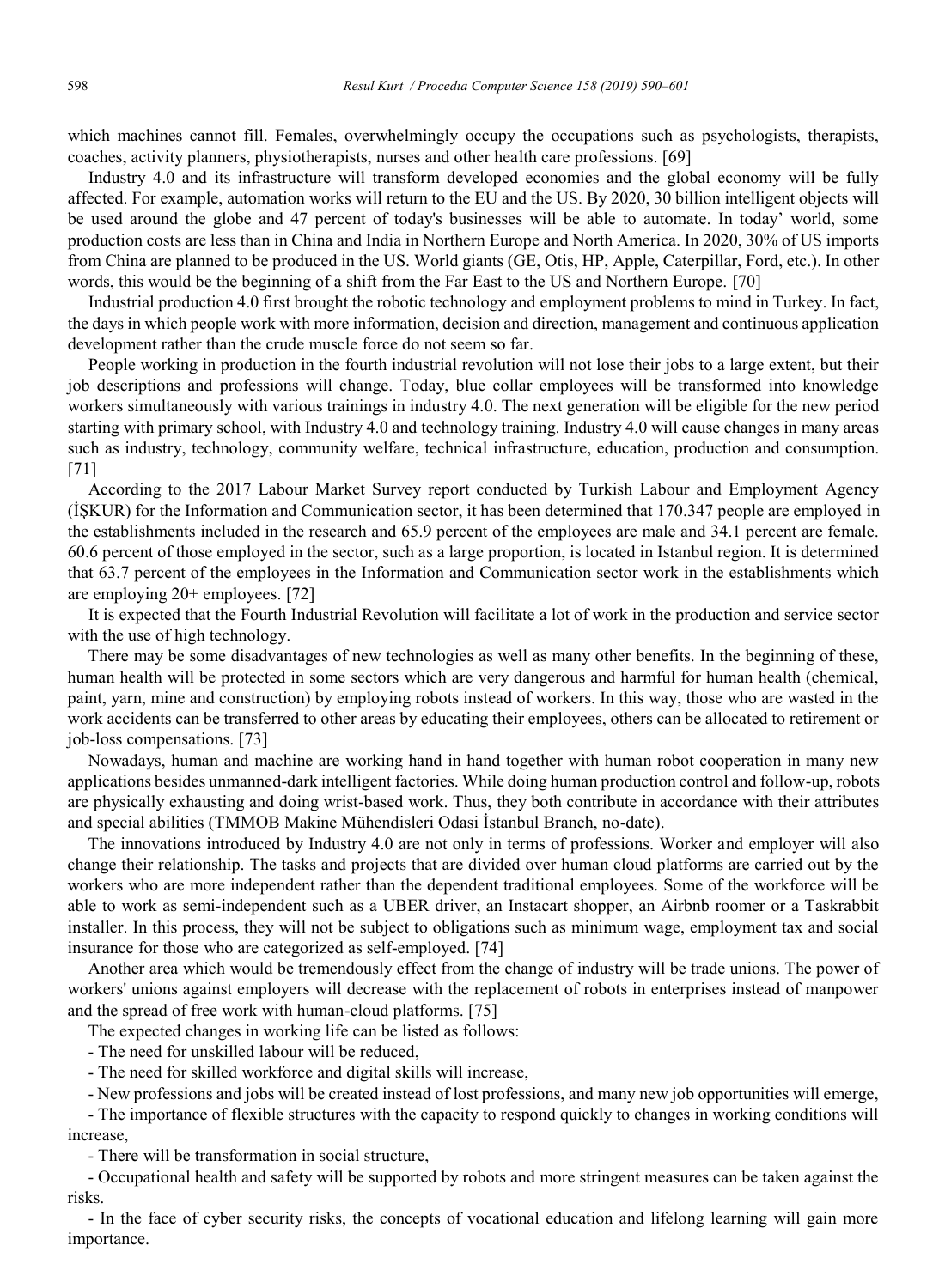- Man and machine will work together in human robot cooperation,
- Trade unions will lose their importance and power,
- Working times will be reduced by improving work conditions and work-life balance,
- Freelancers will increase through human-cloud platforms,
- Unqualified worker wages will fall,
- Wages of qualified workers will increase.

It is thought that especially dangerous works will be done by robots, and the loss of life will be reduced due to  $\sum_{i=1}^{n}$  for business relations,  $\sum_{i=1}^{n}$  will cause serious changes. However, these breakdowns not only will cause  $\sum_{i=1}^{n}$  will cause  $\sum_{i=1}^{n}$  will cause  $\sum_{i=1}^{n}$  will cause  $\sum_{i=1}^{n}$  will cause work accidents.

In terms of business relations, Industry 4.0 will cause serious changes. However, these breakdowns not only will occur in countries that have completed their industrial infrastructure, but also in developing and industrializing occur in countries that have completed their industrial infrastructure, but also in developing and industrializing<br>countries. In fact, Industry 4.0 is expected to have more impact in developing countries as mentioned in th  $A$ s the emerging countries which have not yet completed their industrialization could not transform the education could not transform the education could not transform the education could not transform the education coul sections.

As the emerging countries which have not yet completed their industrialization could not transform the education system into high quality labour force, they could not be establishing and transforming their economic systems towards system into high quality labour force, they could not be establishing and transforming their economic systems towards<br>on high value-added products rapidly. The common characteristics of such underdeveloped countries are lo costs and low production costs due to the inadequate and unskilled manual labour force and the lack of legislative Less developed or developed or developed or developed or developed or developed or  $\mathcal{L}$ infrastructure.

Less developed or developing countries will face with waves of mass unemployment as Industry 4.0 will transform Less developed or developing countries will face with waves of mass unemployment as Industry 4.0 will transform<br>the production more and more and as the global employment will begin to shift back to the industrialised world Therefore, in order to compete with the industrialized countries, increasing their capacity to make high-quality, lowcost and personalized products is a more important task for underdeveloped and developing countries in the Industry 4.0 Era. These countries require to perceive the transformation of the labour markets correctly and take measures accordingly. Otherwise, their low cost labour-based industrialization model will lose its comparative advantage due to the necessities of Industry 4.0. In addition to the large waves of unemployment that will occur in these countries due to the lack of crude arm power in the Industry 4.0 Era, their lack of necessary preparation will have devastating effects over the industry and labour markets of such countries. cost and personalized products is a more important task for underdeveloped and developing countries in the Industry 4.0 Era. These countries require to perceive the transformation of the labour markets correctly and take m

Thus, research on the probable impacts of Industry 4.0 over the underdeveloped and developing countries within different dimensions is a necessity, which is a gap in the literature yet. These countries require to adjust their economic development models so as to comply with the needs and necessities of 4th Industrial Revolution within the evidences to be found on this research area. In addition, these countries also need to adjust their legislative framework (especially labour law and social security law) which is generally based on the rigid formations of the precursors of the 3rd Industrial Revolution. However, as these country's are generally not aware of the devastating and shocking results of Industrial Revolution. However, as these country's are generally not aware of the devastating and shocking results of<br>the Industry 4.0 and not prepared for the forthcoming transformation, they are inadequate in terms of pr Thus, research on the probable impacts of Industry 4.0 over the underdeveloped and developing countries within<br>different dimensions is a necessity, which is a gap in the literature yet. These countries require to adjust th the impact.

### **5. CONCLUSIONS**

In this study the historical development and conceptual framework of the Industry 4.0 is being examined in the first stage and in the second stage a quantitative research is being executed regarding the preparedness and awareness of employees and managers in Turkey towards the transformations that will occur with the Industry 4.0. employees and managers in Turkey towards the transformations that will occur with the Industry 4.0.

In the last decade, starting from smart and connected machines and systems, from gene sequencing to nanotechnologies, from quantitative energies to quantum computing, a process that involves simultaneous development in a number of fields is being labelled as the Industry 4.0. This process, also called the Fourth Industrial Revolution, is still developing and represents an industrial production model where technologies intertwine and interact in physical, digital and biological fields. nanotechnologies, from quantitative energies to quantum computing, a process that involves simultaneous development in a number of fields is being labelled as the Industry 4.0. This process, also called the Fourth Industri

As in many other areas, Industry 4.0 has opened the door to radical changes in social and economic fields. It is inevitable that the Industry 4.0 revolution, which will bring many changes from production relations to social relations,<br>from cultural structures to political movements, will also trigger social transformations. from cultural structures to political movements, will also trigger social transformations.

Industry 4.0 will lead to critical transformations in labour relations not only in industrialized countries but also in industrialized countries. In fact, Industry 4.0 is expected to have more critical and shocking effects in developing countries. These countries are countries that have not yet completed their industrial transformations, have not transformed the education system in a way to produce high-quality workforce, and are unable to establish an economic system based on high value-added products. For this reason, it is a more urgent and critical responsibility for industrialized countries. In fact, Industry 4.0 is expected to have more critical and shocking effects in developing<br>countries. These countries are countries that have not yet completed their industrial transformations, ha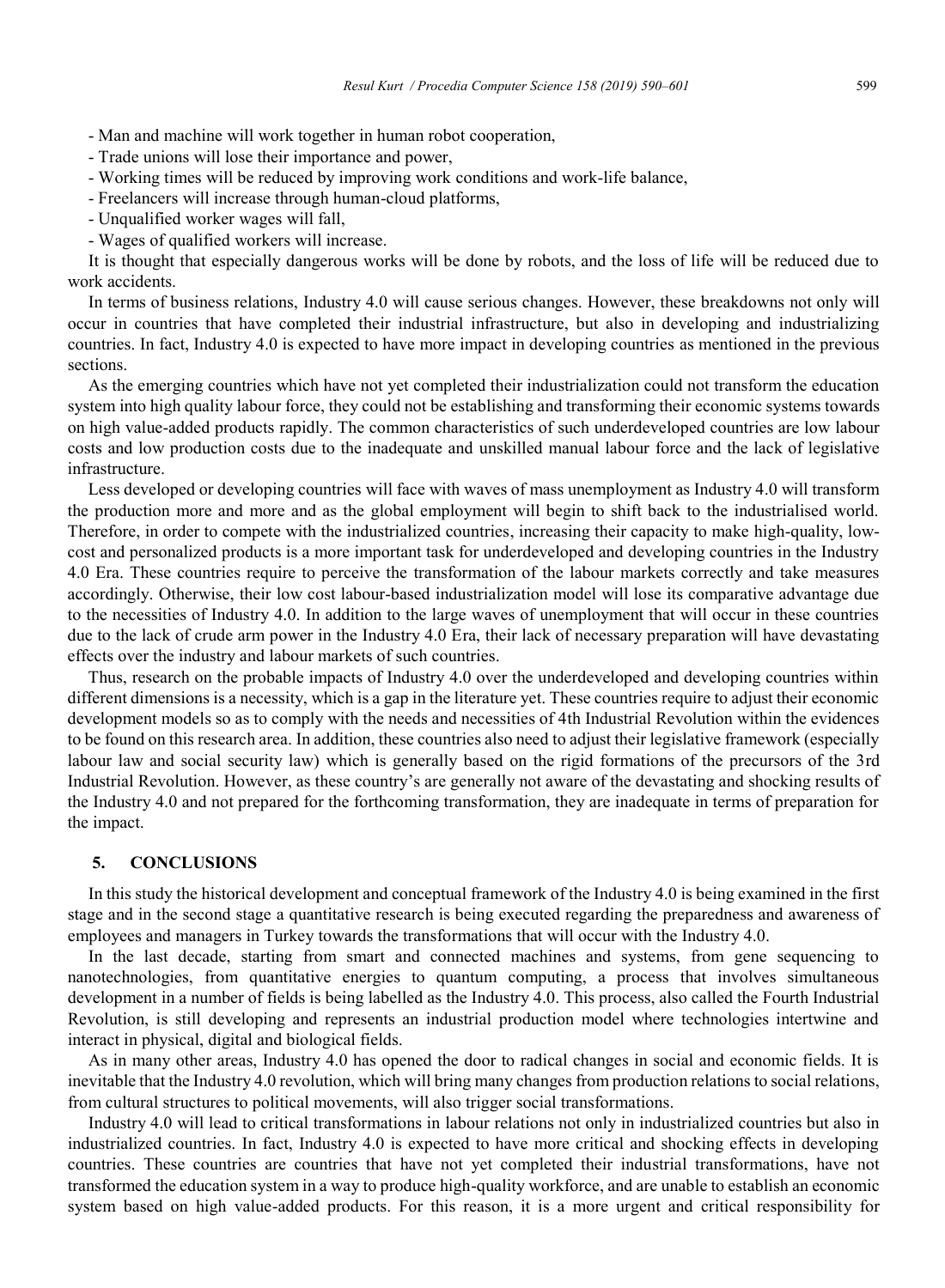developing countries to correctly perceive the transformation of the Industry 4.0 and to align their labour markets as to face the shock.

# **REFERENCES**

- [1] F. Kavrakoğlu, "Sanayi Devrimleri", https://kavrakoglu.com/sanayi-devrimleri/
- [2] H.Y. Taş (2018), "Dördüncü Sanayi Devrimi'nin (Endüstri 4.0) Çalışma Hayatına ve İstihdama Muhtemel Etkileri", *International Journal of Society Researches,* Vol/Cilt: 9, Issue: **16**:1817-1830; E. Ersoy, Endüstri 4.0'da İnsan, Robot ve İstihdamı, https://www.endustri40.com/endustri-4-0da-insan-robot-ve-istihdam/
- [3] B.Kurtulmuş, "Endüstri 4.0 Yapay Zeka Teknolojileri",
- http://kergun.baun.edu.tr/20172018Guz/YZ\_Sunumlar/Endustri\_4\_0\_Belginar\_Kurtulmus.pdf [4] Z.Yüksekbilgili, G.Çevik (2018) "Endüstri 4.0 Bağlamında Türkiye'nin Yerine İlişkin Güncel ve Gelecek Eksenli Bir Analiz", *Journal of*
- *Finance Economic and Social Research (JFESR)*, Vol: 3, Issue:2, 424-425.
- [5] G. Banger (2018), Endüstri 4.0 Uygulama ve Dönüşüm Rehberi, Ankara: Dorlion Yayınları, s.33.
- [6] "Endüstri 4.0 Ve Yeni Teknolojinin Kavramları", https://www.mmo.org.tr/istanbul/haber/ayin-makalesi-endustri-40-ve-yeni-teknolojininkavramlari
- [7] M.T. Kurt, "Endüstri 4.0 ve Yalin", https://lean.org.tr/endustri-4-0-yalin/
- [8] T. Güran (2009). İktisat Tarihi. İstanbul : Der Yayınlar..
- [9] M.Özkan, A. Al, S. Yavuz (2018), "Uluslararası Politik Ekonomi Açısından Dördüncü Sanayi Endüstri Devrimi'nin Etkileri ve Türkiye", *Marmara University Journal Of Political Sciences*, Vol: 6, Issue: 2, s.129.
- [10] K. Schwab (2016), Dördüncü Sanayi Devrimi, (çev.) Zülfü Dicleli, İstanbul: Optimist Yay. s.16; Özkan, Al, Yavuz, s.130; A.G.Özüdoğru, E. Ergün, D. Ammari, A.Görener, (2018), "How Industry 4.0 Changes Business : A Commercial Perspective", *International Journal Of Commerce And Finance,* Vol. 4, Issue 1, s.84.
- [11] Ege Bölgesi Sanayi Odası, http://www.ebso.org.tr/ebsomedia/documents/sanayi-40\_88510761.pdf
- [12] M. Castells, (2013), "Ağ Toplumunun Yükselişi Enformasyon Çağı:Ekonomi,Toplum ve Kültür", Vol: 3, İstanbul Bilgi Üniversitesi Yayını : İstanbul, s.43 ; Özkan, Al, Yavuz, s.130; N.N. Çakır (2018), "Endüstri 4.0 ve Çalışmanın Geleceği", *Electronic Journal of Vocational Colleges-*November/Kasım 2018, s.98.
- [13] F.Yılmaz, "Üretim Süreçlerinde Devrim ve Endüstri 4.0", *Dünya Gazetesi*, 22 Haziran 2016, https://www.dunya.com/gundem/uretimsureclerinde-devrim-ve-endustri-40-haberi-320687
- [14] http://ushistoryscene.com/article/second-industrial-revolution ,
- [15] İlhan Dağdelen, Post-Fordizm, *Mevzuat Dergisi*, Yil: 8, Issue: 90, Haziran 2005, https://www.mevzuatdergisi.com/2005/06a/05.htm ,
- [16 "Endüstri 4.0 Ve Yeni Teknolojinin Kavramları", https://www.mmo.org.tr/istanbul/haber/ayin-makalesi-endustri-40-ve-yeni-teknolojininkavramlari
- [17] Özkan, Al, Yavuz, s.130.
- [18] M. Eğilmez, (2017). "Endüstri 4.0", http://www.mahfiegilmez.com/2017/05 /endustri-40.html
- [19] R.Bozkurt, "Endüstri 4.0'ın Serbestleştireceği Sermayenin Yönetimi", *Dünya Gazetesi*, 06 Mayıs 2016.
- [20] R.Bozkurt, "Yenileşme etkisi ve yeni nesil OSB'ler", *Dünya Gazetesi*, 11 Ocak 2018.
- [21] Keidanren (2016). "Toward realization of the new economy and society Reform of the economy and society by the deepning of "Society 5.0" ", http://www.keidanren.or.jp/en/policy/2016/029\_outline.pdf,
- [22] Yüksekbilgili, Çevik, s.429.
- [23] Schwab, s.17.
- [24] F.Yılmaz, Üretim Süreçlerinde Devrim.
- [25] Ege Bölgesi Sanayi Odası, s. 38.
- [26] "B.Kesayak, "Endüstri Tarihine Kısa Bir Yolculuk", https://www.endustri40.com/endustri-tarihine-kisa-bir-yolculuk/
- [27] Bauernhansl, T., Hompel M.T. and Heuser B. V. (2014). "İndustrie 4.0 in Produktion, Automatisierung und Logistik", SpringerVieweg Yay. s. 5-7.
- [28] Schwab, s.17.
- [29] "Endüstri 4.0 ve Yeni Teknolojinin Kavramları", https://www.mmo.org.tr/istanbul/haber/ayin-makalesi-endustri-40-ve-yeni-teknolojininkavramlari
- [30] Schwab, s.16.
- [31] PWC (2016). "Industry 4.0: Building The Digital Enterprise", https://www.pwc.com/gx/en/industries/industries-4.0/landing-page/industry-4.0-building-your-digital-enterprise-april-2016.pdf,
- [32] M. H. Calp and, A. Doğan, "Endüstri 4.0, Uygulama Alanları ve Beklenen Gelişmeler", 2nd International Congress on Multidisciplinary Studies, 4 th-5 th May 2018, Adana-Turkey, Proceeding Book, Economics and Administrative Sciences Vol: 2, s.474-475. http://www.multicongress.net/2018Multicongress/IKTISADI\_VE\_IDARI\_BILIMLER\_C%C4%B0LT\_II.pdf
- [33] Şener, S., and Elevli, B. (2017), "Endüstri 4.0'da Yeni İş Kolları ve Yüksek Öğrenim". *Engineering Minds Journal*, 25-37.
- [34] "İ. E., Erturan, E.Ergin, (2017). "Muhasebe Denetiminde Nesnelerin İnterneti: Stok Döngüsü". *The Journal Of Accountıng and Finance*, http://journal.mufad.org.tr/attachments/article/908/2.pdf , 13-30
- [35] B.N. Doğru, O. Meçik, "Türkiye'de Endüstri 4.0'in İşgücü Piyasasına Etkileri: Firma Beklentileri", *SDU The Journal Of Faculty Of Economics Administrative Sciences,* Y.2018, C.23, Endüstri 4.0 ve Örgütsel Değişim Özel Sayısı,s.1582, (ss.1581-1606.)
- [36] Ersoy, İnsan, Robot ve İstihdam; Ersoy, Kişiselleştirilmiş Üreticiler, https://www.endustri40.com/endustri-4-0-ve-kisisellestirilmis-ureticiler/ [37] A.Karakuş, "Bilim-Kurgu Filmleri Yavaş Yavaş Gerçek Oluyor: Yakın Gelecekte Hayatımızı Değiştirebilecek Teknolojik Gelişmeler",
- 09/05/2017,https://www.gzt.com/teknoloji/bilim-kurgu-filmleri-yavas-yavas-gercek-oluyor-yakin-gelecekte-hayatimizi-degistirebilecekteknolojik-gelismeler-2655083; Ersoy, İnsan, Robot ve İstihdam; Ersoy, Kişiselleştirilmiş Üreticiler; Doğru, Meçik, 1582.
- [38] "Gilchrist, 2016, BMAS-White Paper, 2017 Gilchrist, A. (2016). Industry 4.0: The Industrial Internet of Things. New York: Springer.
- [39] Ege Bölgesi Sanayi Odası, s. 40.

**.**